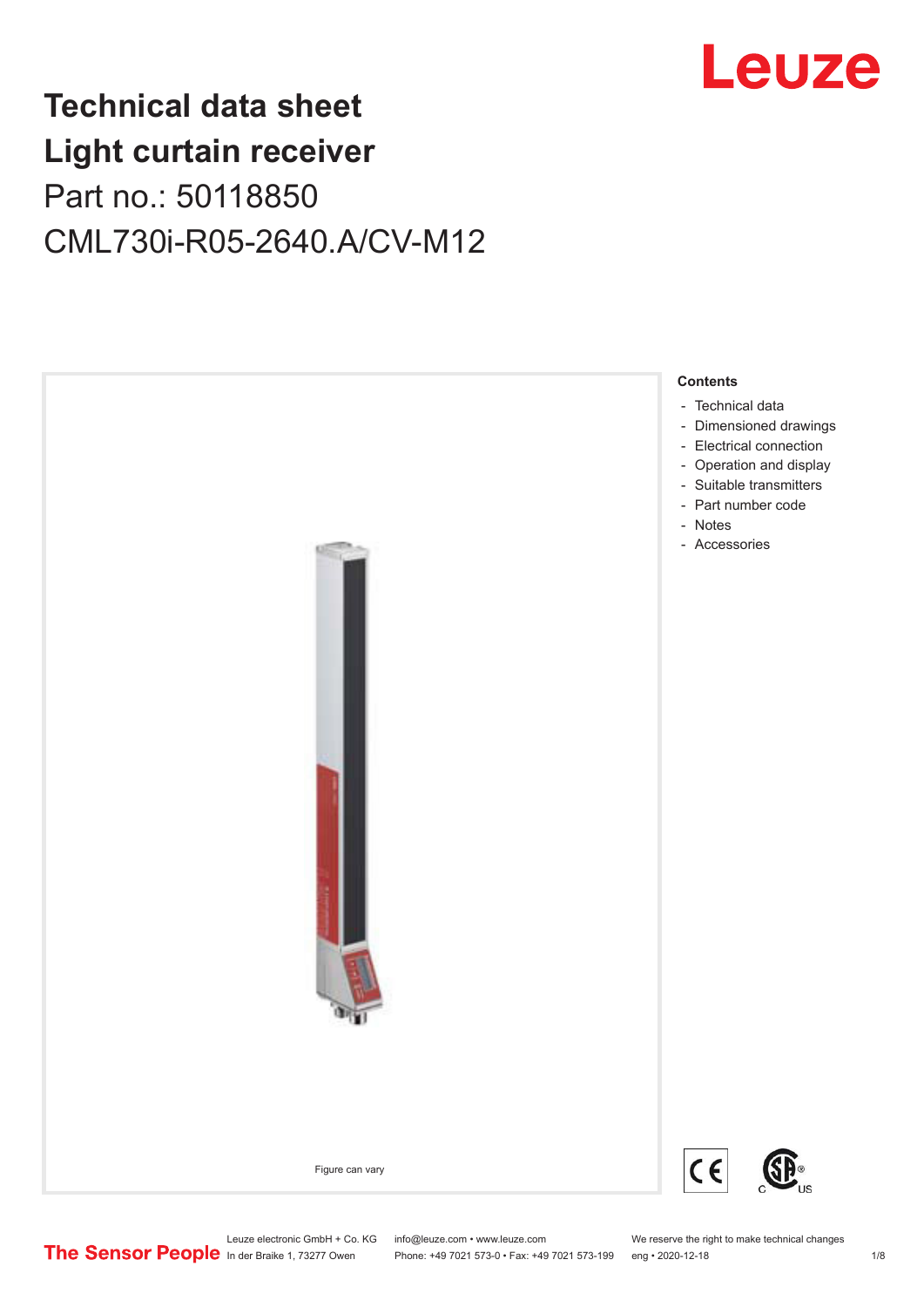## <span id="page-1-0"></span>**Technical data**

#### **Basic data**

| Series                                         | 730                                        |
|------------------------------------------------|--------------------------------------------|
| <b>Operating principle</b>                     | Throughbeam principle                      |
| Device type                                    | Receiver                                   |
| <b>Contains</b>                                | 2x BT-NC sliding block                     |
| <b>Application</b>                             | Detection of transparent objects           |
|                                                | Object measurement                         |
|                                                |                                            |
| <b>Special version</b>                         |                                            |
|                                                |                                            |
| <b>Special version</b>                         | Crossed-beam scanning                      |
|                                                | Diagonal-beam scanning                     |
|                                                | Parallel-beam scanning                     |
| <b>Optical data</b>                            |                                            |
|                                                |                                            |
| <b>Operating range</b>                         | Guaranteed operating range                 |
| <b>Operating range</b>                         | $0.14.5$ m                                 |
| Operating range, transparent media             | 0.1 1.75 m                                 |
| <b>Operating range limit</b>                   | Typical operating range                    |
| <b>Operating range limit</b>                   | 0.16m                                      |
| <b>Measurement field length</b>                | 2.640 mm                                   |
| <b>Number of beams</b>                         | 528 Piece(s)                               |
| Beam spacing                                   | 5 <sub>mm</sub>                            |
|                                                |                                            |
| Measurement data                               |                                            |
| Minimum object diameter                        | 10 mm                                      |
|                                                |                                            |
| <b>Electrical data</b>                         |                                            |
| <b>Protective circuit</b>                      | Polarity reversal protection               |
|                                                | Short circuit protected                    |
|                                                | <b>Transient protection</b>                |
|                                                |                                            |
| Performance data                               |                                            |
| Supply voltage $U_{\rm B}$                     | 18  30 V, DC                               |
| <b>Residual ripple</b>                         | 0  15 %, From $U_{\rm B}$                  |
| <b>Open-circuit current</b>                    | 0  435 mA, The specified values refer      |
|                                                | to the entire package consisting of trans- |
|                                                | mitter and receiver.                       |
| Outputs                                        |                                            |
| <b>Number of analog outputs</b>                | 2 Piece(s)                                 |
|                                                |                                            |
| <b>Analog outputs</b>                          |                                            |
| <b>Current</b>                                 | 024mA                                      |
| Voltage                                        | 011V                                       |
|                                                |                                            |
| Analog output 1                                |                                            |
| <b>Type</b>                                    | Voltage                                    |
|                                                |                                            |
| Analog output 2                                |                                            |
| <b>Type</b>                                    | Current                                    |
|                                                |                                            |
| Inputs/outputs selectable                      |                                            |
| Output current, max.                           | 100 mA                                     |
| Input resistance                               | $6,000 \Omega$                             |
| Number of inputs/outputs selectable 2 Piece(s) |                                            |
| <b>Type</b>                                    | Inputs/outputs selectable                  |
| Voltage type, outputs                          | DC                                         |
| Switching voltage, outputs                     | Typ. $U_R / 0 V$                           |
| Voltage type, inputs                           | DC                                         |
| Switching voltage, inputs                      | high: $\geq 6V$                            |
|                                                |                                            |

| Input/output 1                           | 1 <sub>ms</sub>               |  |
|------------------------------------------|-------------------------------|--|
| Activation/disable delay                 |                               |  |
| <b>Timing</b>                            |                               |  |
| <b>Readiness delay</b>                   | 450 ms                        |  |
| <b>Cycle time</b>                        | 5.43 ms                       |  |
| Response time per beam                   | $10 \mu s$                    |  |
| <b>Service interface</b>                 |                               |  |
| Type                                     | IO-Link                       |  |
| <b>IO-Link</b>                           |                               |  |
| <b>Function</b>                          | Configuration via software    |  |
|                                          | Service                       |  |
| <b>Connection</b>                        |                               |  |
| <b>Number of connections</b>             | 2 Piece(s)                    |  |
| <b>Plug outlet</b>                       | Axial                         |  |
| <b>Connection 1</b>                      |                               |  |
| <b>Function</b>                          | Configuration interface       |  |
|                                          | Signal IN                     |  |
|                                          | Signal OUT                    |  |
|                                          | Voltage supply                |  |
| Type of connection                       | Connector                     |  |
| <b>Thread size</b>                       | M12                           |  |
| <b>Type</b>                              | Male                          |  |
| <b>Material</b>                          | Metal                         |  |
| No. of pins                              | 8-pin                         |  |
| Encoding                                 | A-coded                       |  |
|                                          |                               |  |
| <b>Connection 2</b>                      |                               |  |
| <b>Function</b>                          | Connection to transmitter     |  |
| Type of connection<br><b>Thread size</b> | Connector<br>M <sub>12</sub>  |  |
| <b>Type</b>                              | Female                        |  |
| <b>Material</b>                          | Metal                         |  |
| No. of pins                              | 5-pin                         |  |
| Encoding                                 | A-coded                       |  |
|                                          |                               |  |
| <b>Mechanical data</b>                   |                               |  |
| Design                                   | Cubic                         |  |
| Dimension (W x H x L)                    | 29 mm x 35.4 mm x 2,715 mm    |  |
| <b>Housing material</b>                  | Metal                         |  |
| <b>Metal housing</b>                     | Aluminum                      |  |
| Lens cover material                      | Plastic                       |  |
| Net weight<br><b>Housing color</b>       | $2,700$ g<br>Silver           |  |
| <b>Type of fastening</b>                 | Groove mounting               |  |
|                                          | Via optional mounting device  |  |
|                                          |                               |  |
| <b>Operation and display</b>             |                               |  |
| Type of display                          | LED                           |  |
|                                          | OLED display                  |  |
| <b>Number of LEDs</b>                    | 2 Piece(s)                    |  |
| Type of configuration                    | Software                      |  |
| <b>Operational controls</b>              | Teach-in<br>Membrane keyboard |  |
|                                          |                               |  |

Leuze

low: ≤4V

Leuze electronic GmbH + Co. KG info@leuze.com • www.leuze.com We reserve the right to make technical changes

ln der Braike 1, 73277 Owen Phone: +49 7021 573-0 • Fax: +49 7021 573-199 eng • 2020-12-18 2/8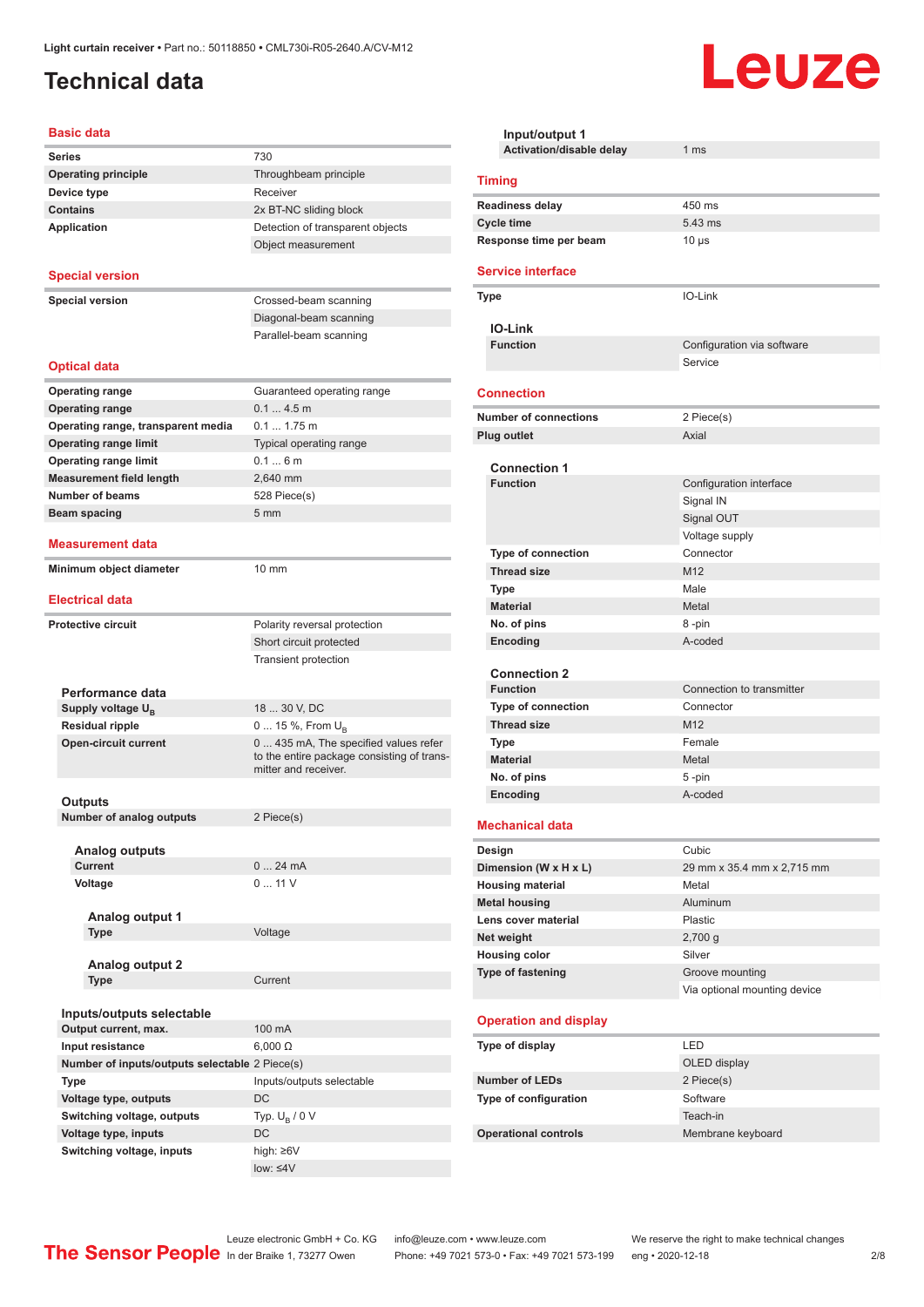## **Technical data**

# Leuze

#### **Environmental data**

| Ambient temperature, operation | $-30$ 60 °C |  |
|--------------------------------|-------------|--|
| Ambient temperature, storage   | $-40$ 70 °C |  |
| <b>Certifications</b>          |             |  |
|                                |             |  |
| Degree of protection           | IP 65       |  |
| <b>Protection class</b>        | Ш           |  |
| <b>Certifications</b>          | c CSA US    |  |

#### **Classification**

| <b>Customs tariff number</b> | 90314990 |
|------------------------------|----------|
| eCl@ss 5.1.4                 | 27270910 |
| eCl@ss 8.0                   | 27270910 |
| eCl@ss 9.0                   | 27270910 |
| eCl@ss 10.0                  | 27270910 |
| eCl@ss 11.0                  | 27270910 |
| <b>ETIM 5.0</b>              | EC002549 |
| <b>ETIM 6.0</b>              | EC002549 |
| <b>ETIM 7.0</b>              | EC002549 |
|                              |          |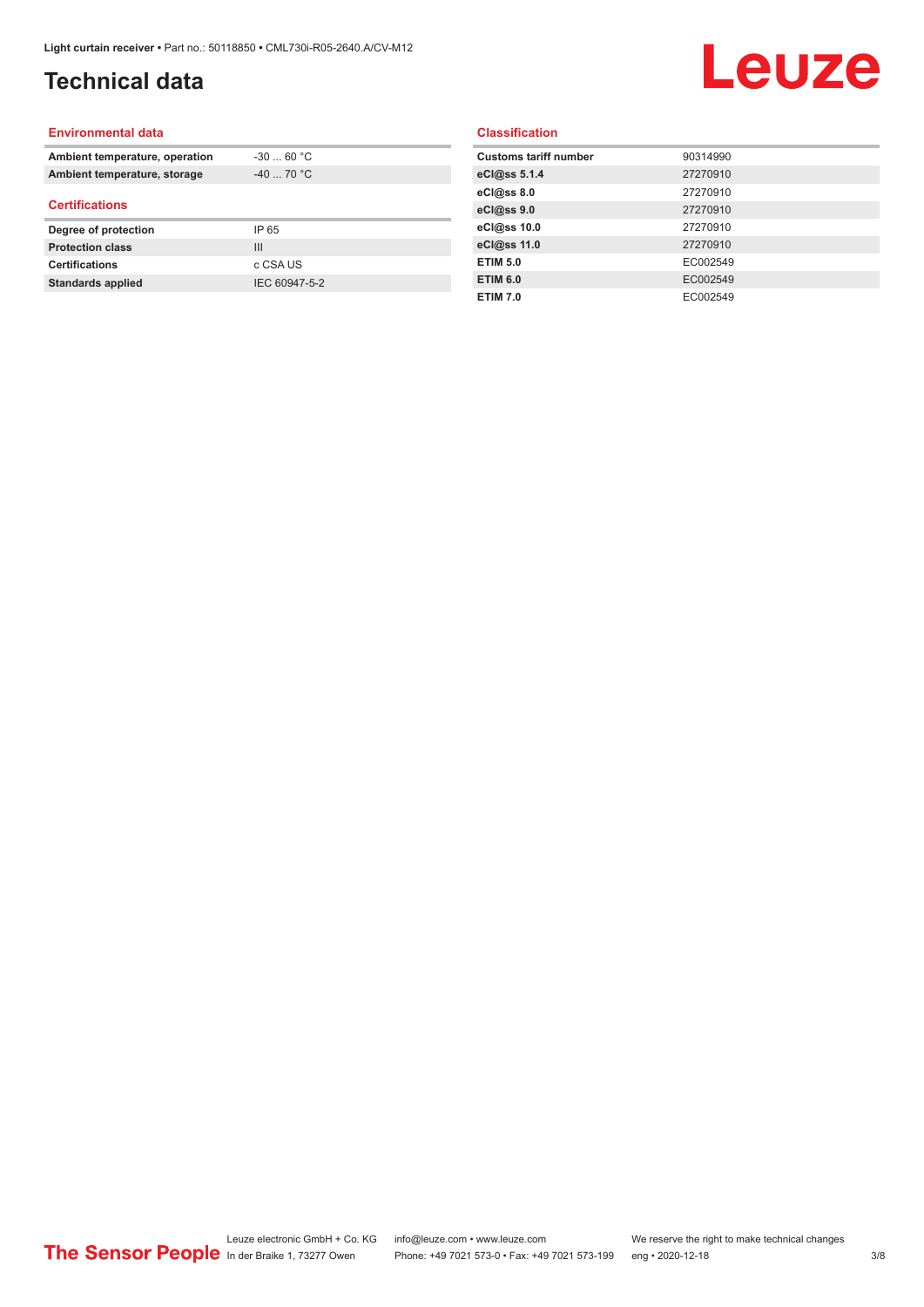### <span id="page-3-0"></span>**Dimensioned drawings**

All dimensions in millimeters



#### A Beam spacing 5 mm

- B Measurement field length 2640 mm
- F M6 thread
- G Fastening groove
- L Profile length 2648 mm
- T Transmitter
- R Receiver
- Y 2.5 mm

## **Leuze**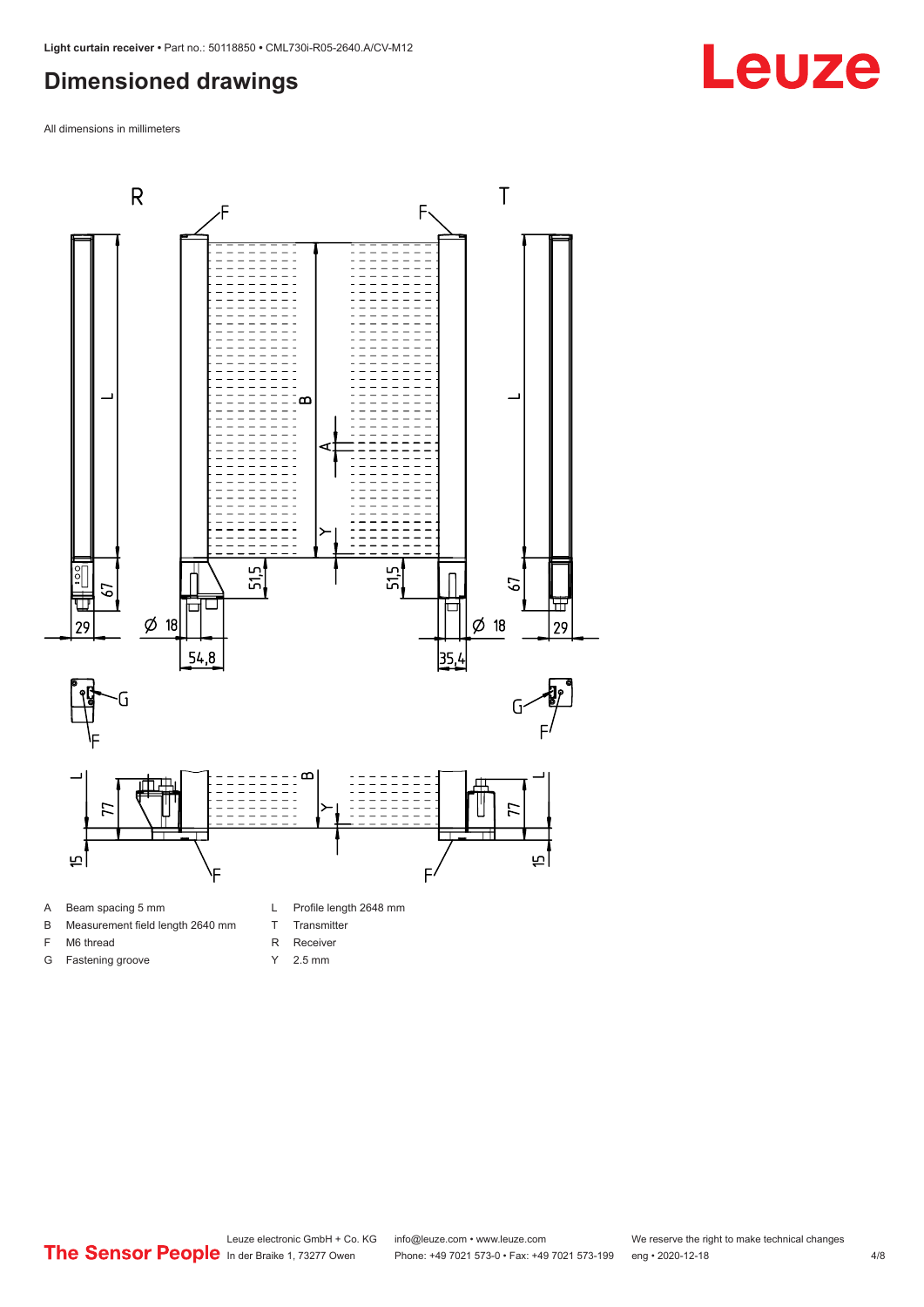### <span id="page-4-0"></span>**Dimensioned drawings**





A PWR / SW IN / OUT

## **Electrical connection**

**Connection 1**

| <b>Function</b>    | Configuration interface |
|--------------------|-------------------------|
|                    | Signal IN               |
|                    | Signal OUT              |
|                    | Voltage supply          |
| Type of connection | Connector               |
| <b>Thread size</b> | M12                     |
| <b>Type</b>        | Male                    |
| <b>Material</b>    | Metal                   |
| No. of pins        | 8-pin                   |
| Encoding           | A-coded                 |

#### **Pin Pin assignment**

| 1              | $V +$            |
|----------------|------------------|
| $\overline{2}$ | I/O <sub>1</sub> |
| 3              | GND              |
| $\overline{4}$ | IO-Link          |
| 5              | I/O <sub>2</sub> |
| 6              | OUT V            |
| $\overline{7}$ | OUT mA           |
| 8              | <b>AGND</b>      |
|                |                  |



#### **Connection 2**

| <b>Function</b>    | Connection to transmitter |
|--------------------|---------------------------|
| Type of connection | Connector                 |
| <b>Thread size</b> | M12                       |
| <b>Type</b>        | Female                    |
| <b>Material</b>    | Metal                     |
| No. of pins        | $5$ -pin                  |
| Encoding           | A-coded                   |

#### **Pin Pin assignment**

| л              | <b>FE/SHIELD</b> |
|----------------|------------------|
| $\overline{2}$ | V+               |
| 3              | <b>GND</b>       |
| 4              | RS 485 Tx+       |
| 5              | RS 485 Tx-       |

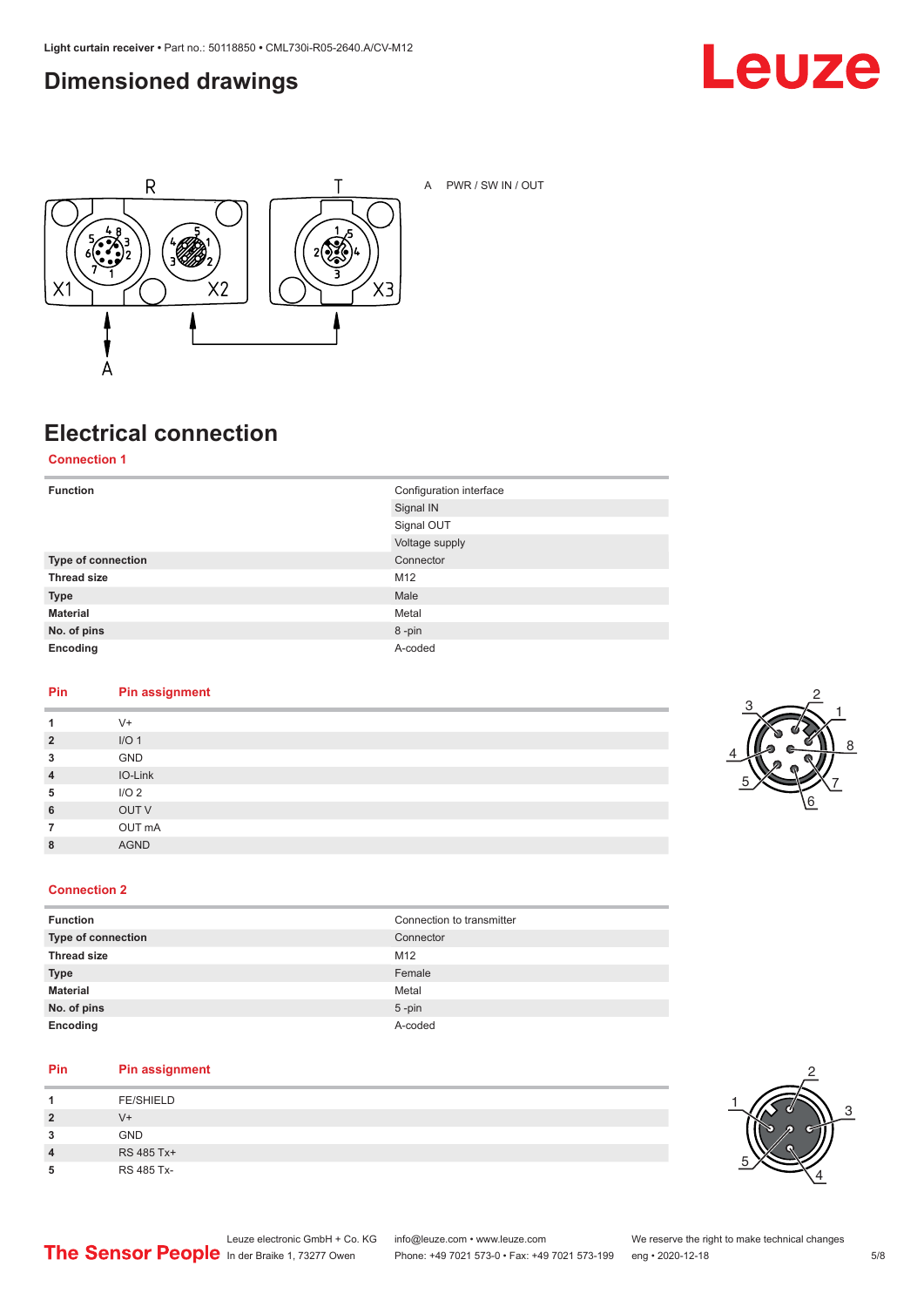### <span id="page-5-0"></span>**Operation and display**

| LED | <b>Display</b>           | <b>Meaning</b>                         |
|-----|--------------------------|----------------------------------------|
|     | Green, continuous light  | Operational readiness                  |
|     | Green, flashing          | Teach / error                          |
|     | Yellow, continuous light | Light path free, with function reserve |
|     | Yellow, flashing         | No function reserve                    |
|     | Off                      | Object detected                        |

### **Suitable transmitters**

| Part no. | <b>Designation</b>         | <b>Article</b>               | <b>Description</b>                                                    |
|----------|----------------------------|------------------------------|-----------------------------------------------------------------------|
| 50118608 | CML730i-T05-<br>2640.A-M12 | Light curtain<br>transmitter | Operating range: 0.1  4 m<br>Connection: Connector, M12, Axial, 5-pin |

#### **Part number code**

Part designation: **CML7XXi-YZZ-AAAA.BCCCDDD-EEEFFF**

| <b>CML</b>           | <b>Operating principle</b><br>Measuring light curtain                                                                                     |
|----------------------|-------------------------------------------------------------------------------------------------------------------------------------------|
| 7XXi                 | <b>Series</b><br>720i: 720i series<br>730i: 730i series                                                                                   |
| Y                    | Device type<br>T: transmitter<br>R: receiver                                                                                              |
| <b>ZZ</b>            | <b>Beam spacing</b><br>05:5 mm<br>10:10 mm<br>20:20 mm<br>40:40 mm                                                                        |
| <b>AAAA</b>          | Measurement field length [mm], dependent on beam spacing                                                                                  |
| в                    | Equipment<br>A: connector outlet, axial<br>R: rear connector outlet                                                                       |
| CCC                  | Interface<br>L: IO-Link<br>/CN: CANopen<br>/PB: PROFIBUS<br>/PN: PROFINET<br>/CV: Analog current and voltage output<br>/D3: RS 485 Modbus |
| <b>DDD</b>           | <b>Special equipment</b><br>-PS: Power Setting                                                                                            |
| <b>EEE</b>           | <b>Electrical connection</b><br>M12: M12 connector                                                                                        |
| <b>FFF</b>           | -EX: Explosion protection                                                                                                                 |
| <b>Note</b>          |                                                                                                                                           |
|                      |                                                                                                                                           |
| $\ddot{\phantom{1}}$ | $\&$ A list with all available device types can be found on the Leuze website at www.leuze.com.                                           |

Leuze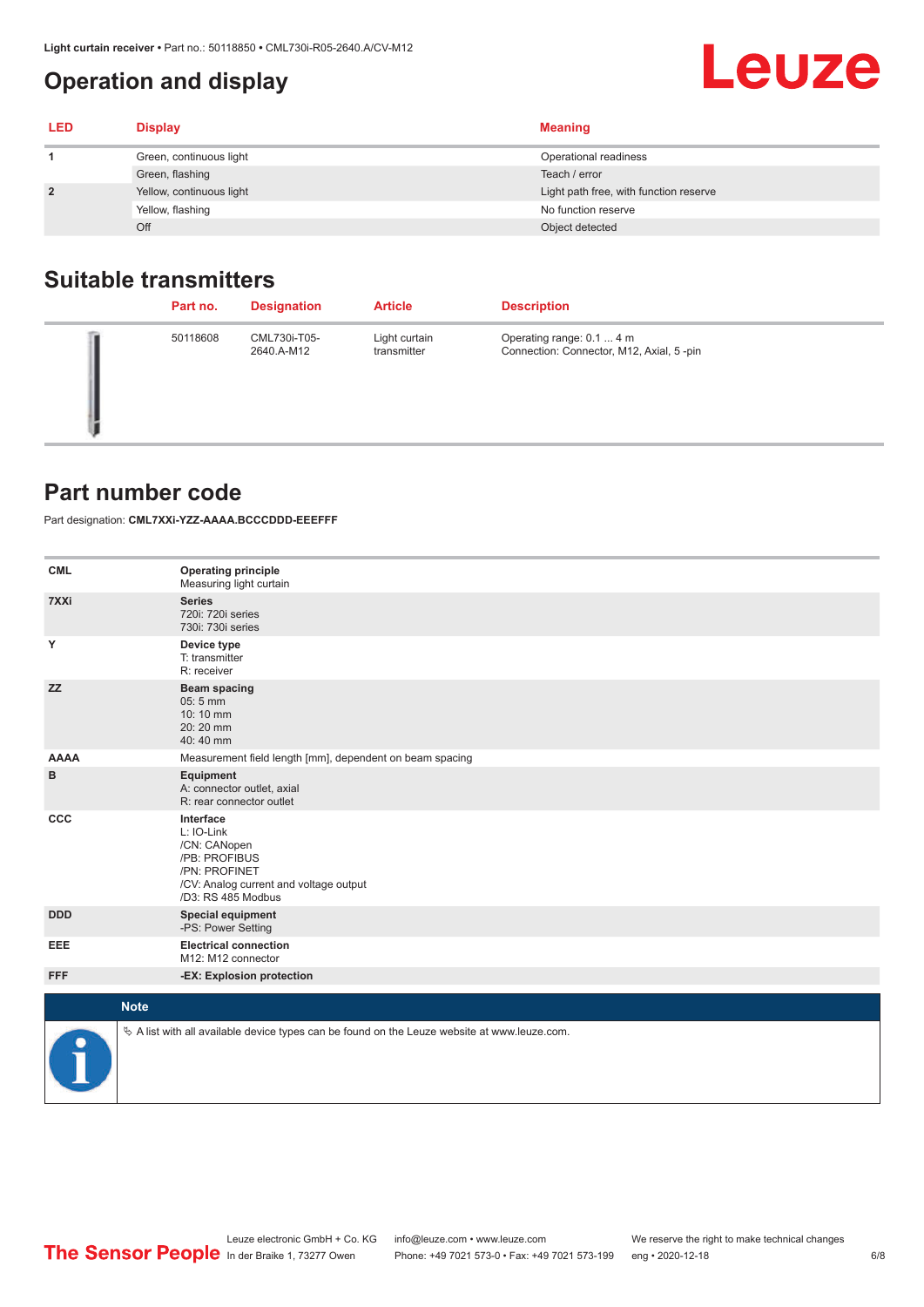#### <span id="page-6-0"></span>**Notes**



#### **Observe intended use!**

 $\%$  This product is not a safety sensor and is not intended as personnel protection.

 $\%$  The product may only be put into operation by competent persons.

 $\%$  Only use the product in accordance with its intended use.

| <b>For UL applications:</b>                                                                                                                                                       |
|-----------------------------------------------------------------------------------------------------------------------------------------------------------------------------------|
| $\%$ For UL applications, use is only permitted in Class 2 circuits in accordance with the NEC (National Electric Code).                                                          |
| V These proximity switches shall be used with UL Listed Cable assemblies rated 30V, 0.5A min, in the field installation, or equivalent (categories: CYJV/<br>CYJV7 or PVVA/PVVA7) |

#### **Accessories**

#### Connection technology - Connection cables

|   | Part no. | <b>Designation</b> | <b>Article</b>   | <b>Description</b>                                                                                                                                          |
|---|----------|--------------------|------------------|-------------------------------------------------------------------------------------------------------------------------------------------------------------|
| ₿ | 50135128 | KD S-M12-8A-P1-050 | Connection cable | Connection 1: Connector, M12, Axial, Female, A-coded, 8-pin<br>Connection 2: Open end<br>Shielded: Yes<br>Cable length: 5,000 mm<br>Sheathing material: PUR |

#### Connection technology - Interconnection cables

|   |                   | Part no. | <b>Designation</b>                     | <b>Article</b>        | <b>Description</b>                                                                                                                                                                                                                                    |
|---|-------------------|----------|----------------------------------------|-----------------------|-------------------------------------------------------------------------------------------------------------------------------------------------------------------------------------------------------------------------------------------------------|
| Ø | $(\cdot$ : :<br>Þ | 50129781 | <b>KDS DN-M12-5A-</b><br>M12-5A-P3-050 | Interconnection cable | Suitable for interface: IO-Link, DeviceNet, CANopen<br>Connection 1: Connector, M12, Axial, Female, A-coded, 5-pin<br>Connection 2: Connector, M12, Axial, Male, A-coded, 5-pin<br>Shielded: Yes<br>Cable length: 5,000 mm<br>Sheathing material: PUR |

#### Mounting technology - Mounting brackets

|               | Part no. | <b>Designation</b> | <b>Article</b>      | <b>Description</b>                                                                                                                                                                                                        |
|---------------|----------|--------------------|---------------------|---------------------------------------------------------------------------------------------------------------------------------------------------------------------------------------------------------------------------|
| $\frac{1}{2}$ | 50142900 | BT 700M.5-2SET     | Mounting device set | Design of mounting device: Bracket mounting<br>Fastening, at system: Through-hole mounting, T slotted hole<br>Mounting bracket, at device: Screw type, Sliding block<br>Type of mounting device: Rigid<br>Material: Steel |

Leuze